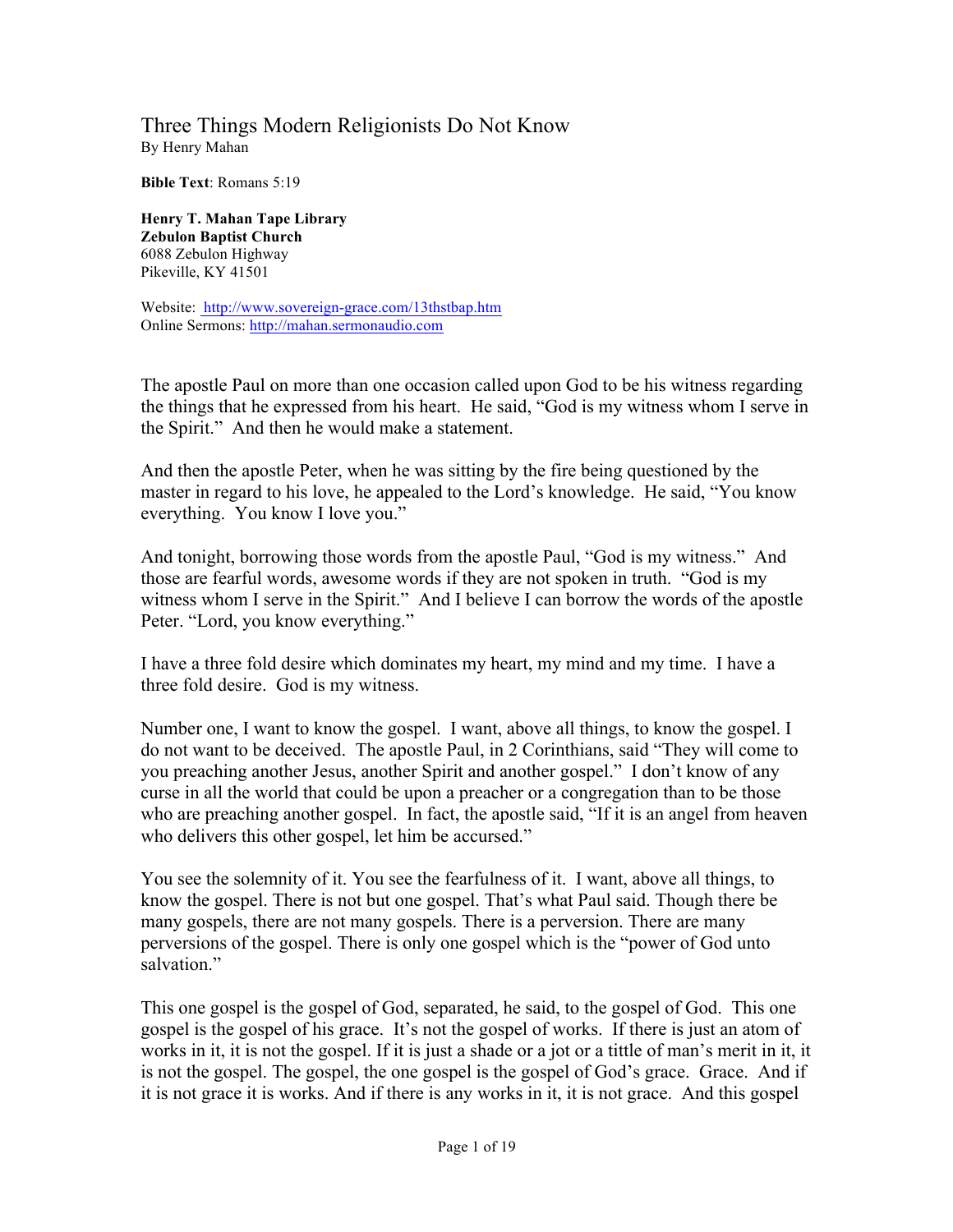is the gospel concerning his Son. It's not concerning what you do about it. It is not concerning what I do about it. It's not concerning what the world does about it, the gospel of God's grace is the gospel of God's Son. It's what it's all about. He's the alpha and omega. He's the beginning and the end and all in between. The gospel is concerning his Son.

And it's the gospel of his glory, his glory, not our glory, man's glory, the glory of the church or the denomination, but his glory in all things. He will have, he shall have, he must have the preeminence. That's the gospel.

I want to know the gospel. I desperately want to know the gospel. I feel like Jacob of old. I will not let you go, God, until you reveal to my heart the gospel, the gospel. I must know the gospel. I must have the gospel.

And, secondly, this desire: I want to be saved by that gospel. That's the only way a man can be saved is by the gospel. Now, I'm telling you this and I'm telling it to you as plainly and as boldly as I can tell you. A man who does not know the gospel is not saved. Now, that's all there is to it. I don't care what he's in, what he's engaged in. I care not what he knows. I care not what he does. I care not how moral he is. I care not how religious he is or how zealous he is. A man who does not know the gospel of God, of God's grace, of God's glory, of God's Son, the gospel of Jesus Christ is not saved. And if there was a time when you didn't know the gospel, at that time you weren't saved.

Now, you might have been on the road to being saved. You might have been an object of God's mercy, you might have been one of God's elect, you may have been set apart as an object of his grace, you may have been separated from your mother's womb as the apostle Paul said he was, but you are not saved until you embrace the gospel. That's so. Absolutely, so. And I think it's time we stopped trying to trace our salvation back to a little easy idol profession of faith back in complete rebellion against the gospel. A man's not saved who doesn't know the gospel. He's just not saved. There's just one gospel.

We are saved by believing that gospel. "He that believeth on the Son hath life and he that believeth not the Son hath not life." A man can't believe the gospel unless he knows the gospel and he can't know the gospel unless God reveals the gospel. So that's just so. It's just absolutely so.

The apostle Paul was as religious as a man could be, but he didn't know the gospel. He was as orthodox as a Jew could be, keeping the holy days, the sabbath days, the feast days, the ceremonies, the circumcision, fasting, praying, tithing mint, anise, cumin and all the works from A to zizzard. But he was not saved until he met Christ, until he learned the gospel.

That's so. The gospel. Man is not saved who doesn't know the gospel. That's the reason we must preach the gospel. That's the reason we must not compromise the gospel. That's the reason we must not take the offense from the gospel. We must proclaim in this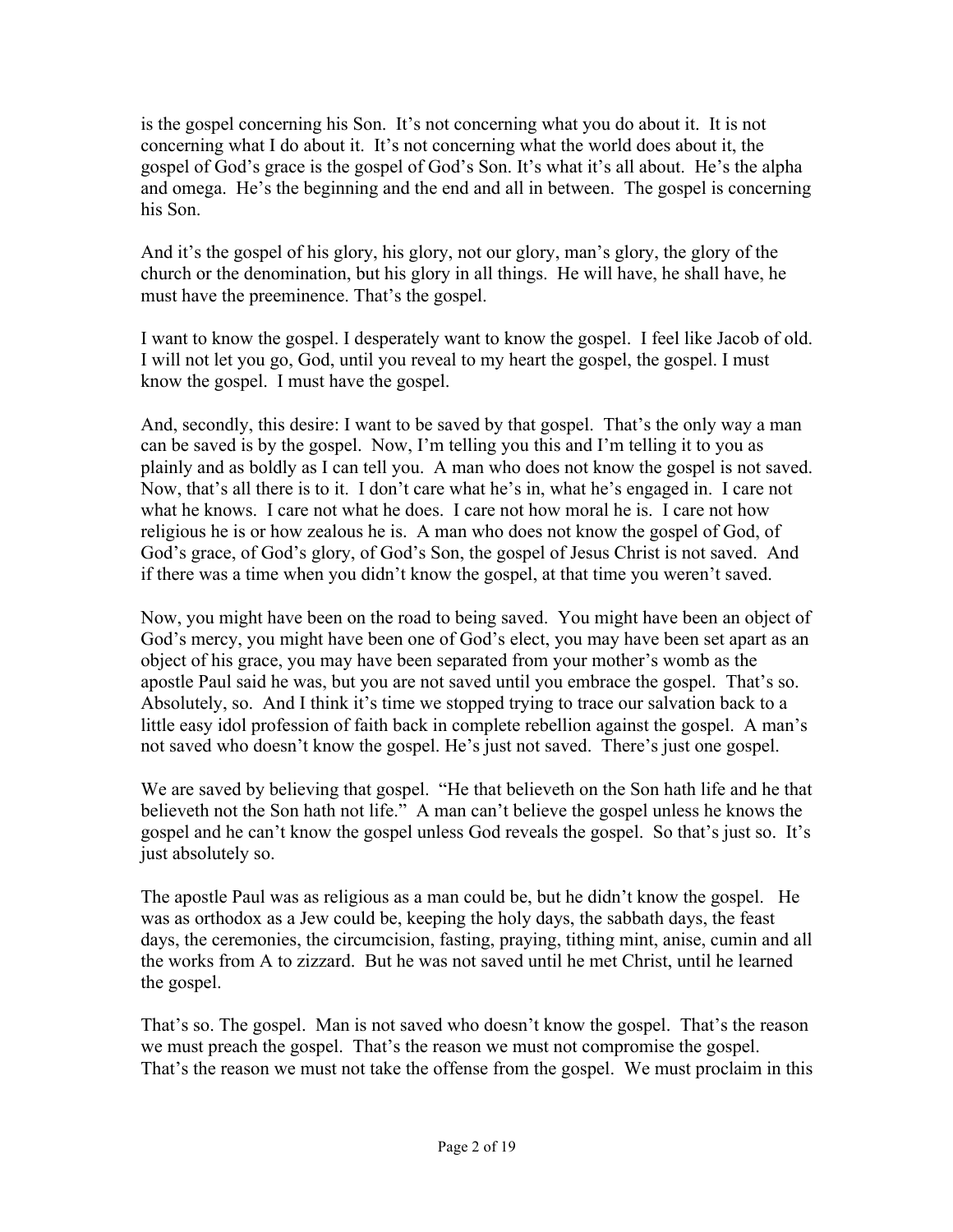day the gospel because nobody is saved who doesn't hear, receive, believe and stand in the gospel. Now, that's so. That's so.

Oh, brethren, I declare unto you the gospel, not a gospel, the gospel by which you are saved if you keep in memory what I preach to you.

We better take it seriously. And I know we are trying to justify everything in the name of religion today, but you can't do it. I know we're trying to justify the body that uses the name Jesus, but our Lord said himself, "Not everyone that saith unto me, 'Lord, Lord, Lord' shall enter the kingdom of heaven, but he that doeth the will of my Father. And this is the will of my Father that you believe on him whom God hath sent."

It's serious. I want to be saved by that gospel. I would like old brother Clarence Walker. I don't want to go to hell. I don't want to perish swearing on a stack of Bibles that I know God. I don't want to perish under his wrath standing on a pulpit or sitting in a pew or singing, "Oh, how I have loved Jesus."

Which Jesus do you love? Everybody loves Jesus. I never met anybody, Jim Harris, that didn't love Jesus. I never have, probably never will. Never have. But which Jesus do you love? There's not but one Jesus that can save. There's not but one Lord Jesus Christ.

"Oh, how I love Jesus."

Yes, I know you do. Your idea of Jesus, your conception of Jesus, your mind's eye view of Jesus, but the Lord Jesus Christ is the Savior and I've got to know him. I must know him. I've got to know him. And I'm not going to defend my traditions and doctrines and ceremonies to the damnation of my soul. You can do that if you want to. I hope you don't.

And, thirdly, I'll tell you this: If you cut into my mind you'll find this thought, into my heart you'll find this plea: I want to preach that gospel.

You know, the apostle Paul didn't say, "Woe is unto me if I preach not." It would be better if a lot of folks didn't preach. He said, "Woe is unto me, woe is unto me if I preach not the gospel. Woe is unto me if I am so weak. Woe is unto me if I am so persuaded by human influence. Woe is unto me if I am so affected by the conformity of my day. Woe is unto me if I am in the competition of churches. Woe is unto me if out of fear of men, woe is unto me if I preach not the gospel. God have mercy on my soul. But he won't. But he won't."

Now, if God will teach it to me and if God will save me by it, by his grace and Spirit, Jay, I'm going to preach it. I'm going to preach it.

I said to somebody this morning: "This pulpit and this congregation and these Sunday school classes are going to stand for and contend for and declare the gospel." If men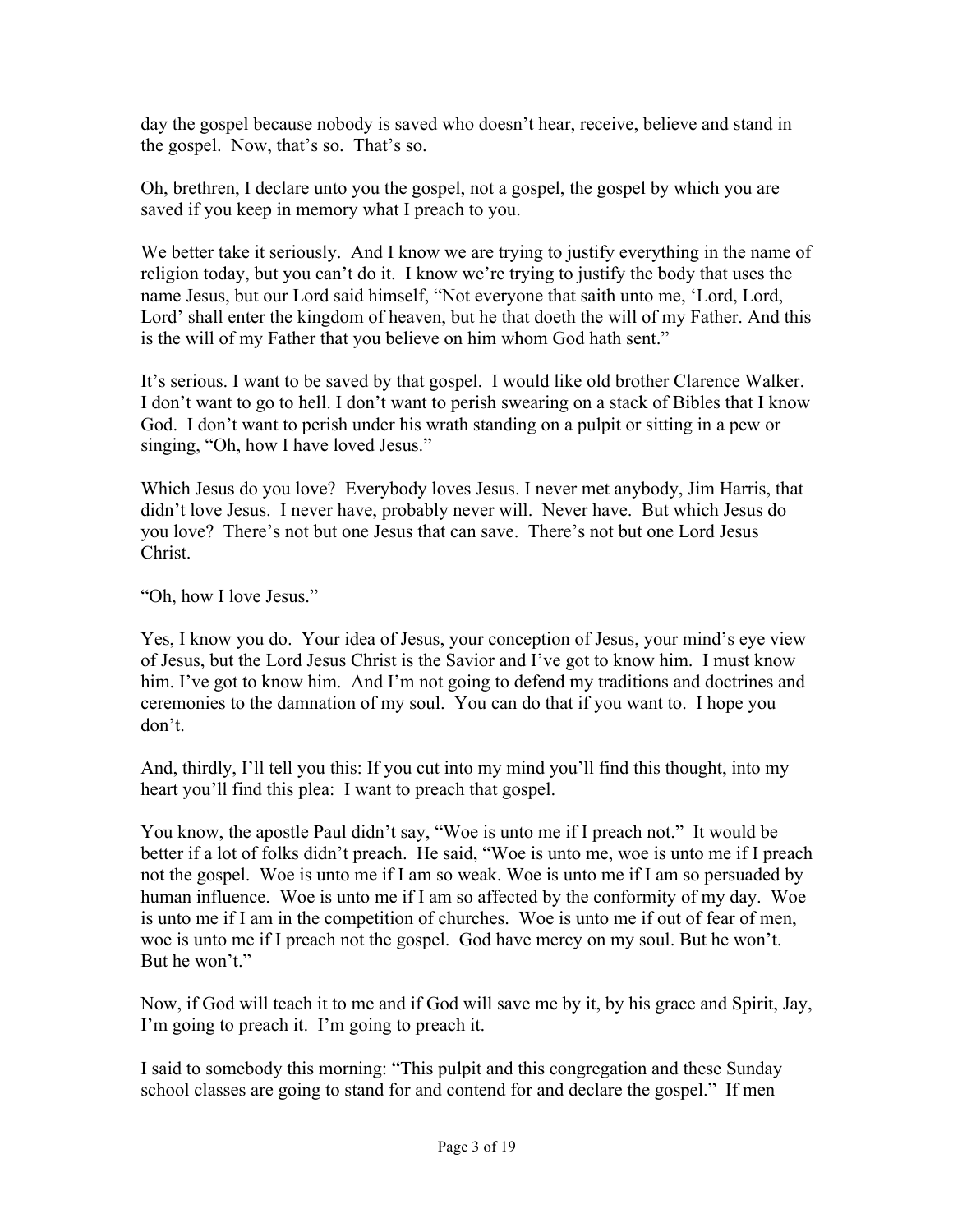want to hear it they are welcome. But this isn't any debating society. If men don't believe, then I want them out of here. I don't want even one spot of leaven. I don't want one spot of leaven. I told the preachers back in the preacher's class: "It's TULIP, Cecil, or termination." That's where we stand. That's where we stand.

We're not meeting here to discuss what some old writer said about the gospel. We're meeting here to preach the gospel. And men cannot believe it, stand by it, love it, trust in it, contend for it. They can go play church somewhere else. Don't you let them creep in, Paul said. They'll creep in. They'll sneak in. They'll do everything in their power to put a question mark on the gospel. We won't stand for it.

I'm going to preach the gospel, God willing.

Now, I was raised in a modern church. I was raised in religion. Brother Jay Wimbly was raised in religion. Most of you were raised in religion, some kind of religion. I was raised in a religious atmosphere in a religious home. I went to church every Sunday morning, to Sunday school. I went to morning service to BTU, to evening service, to Wednesday night, to youth meeting. And all of those years I went about trying to establish some kind of righteousness believing, to some extent in Jesus Christ, believing the Bible was God's Word just like Saul of Tarsus believed the Bible was God's Word. But he didn't understand it. He didn't understand it. He accepted it, but he didn't understand it.

I believe, to some extent, that a man called Jesus Christ died on a cross, was buried and rose again. But I didn't know the gospel. I hadn't learned the gospel. And many of you can say the same thing. "I hadn't learned the gospel."

And one day, by God's grace, he revealed three things to me that I did not know. I went to a school that claimed to teach preachers and turned out preachers like an assembly line. It had missions and churches all over this country, missionaries all over the world preaching what they call the gospel. But one day, by God's grace, I found out three things that I didn't know. And these are the three cardinal, fundamental, basic truths of the Scripture.

They are three things, if you are not acquainted with them and do not understand them and to some measure comprehend what they are saying, you don't know the gospel. And here are the three things that modern religionists do not know, do not preach, do not believe.

Number one, they do not know what happened in the garden. They do not know it. Something happened in the Garden of Eden that affected me 6000 years later, drastically, dramatically. Something happened in the Garden of Eden that left a mark, a deadly mark, a degrading mark on every son of Adam. Something happened in the Garden of Eden that put man in an impossible situation. Something happened.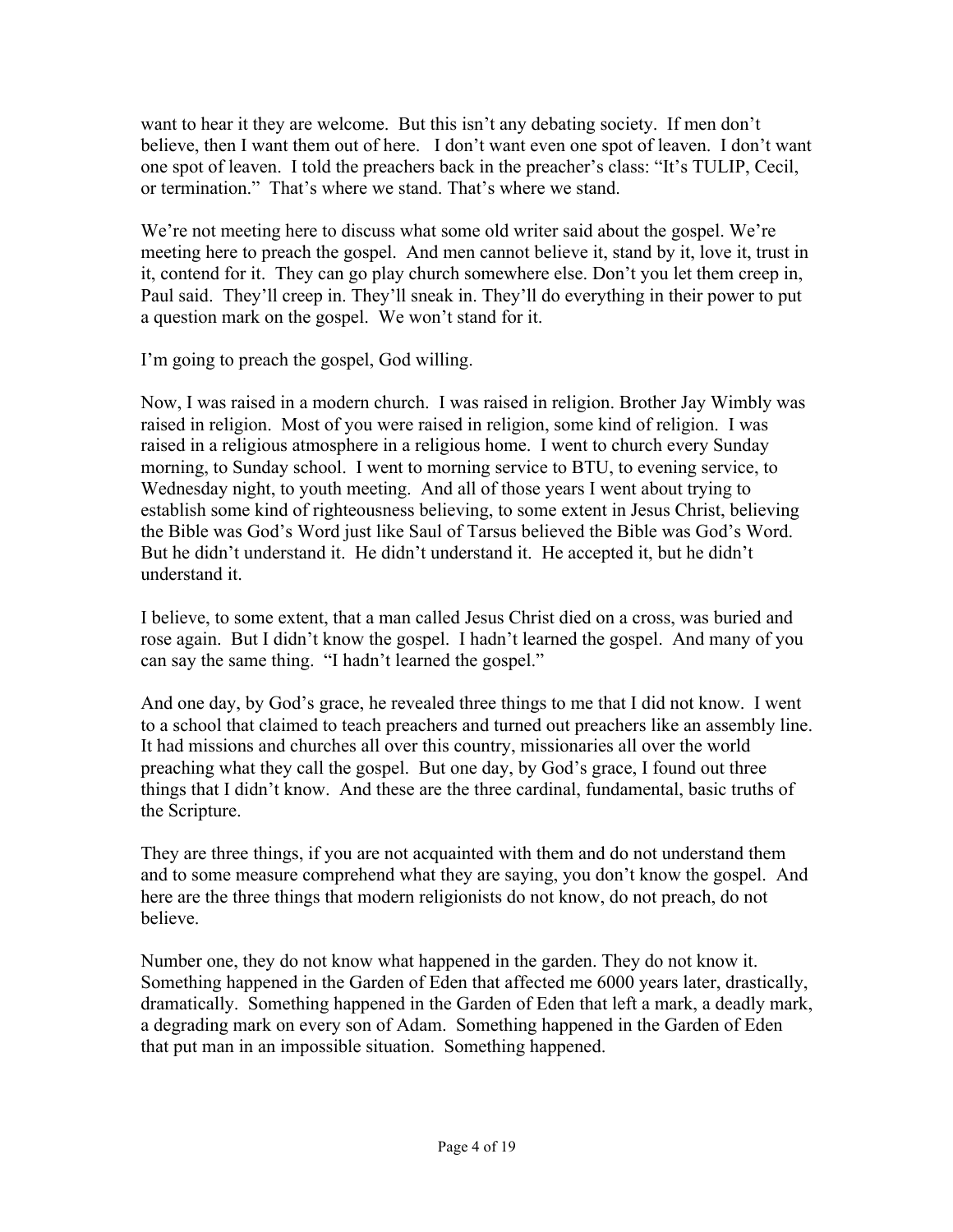And then the modern religionists do not know what happened on the cross. A man called Jesus Christ called. Yeah, and that's about all they know. But something happened on that cross. Something dramatic, something drastic, something earth shaking and hell changing and heaven glorified. Something happened on that cross. Something happened. Something happened. It wasn't an offer made. Something happened. Something took place. A purpose was accomplished.

And I'll tell you this. The modern religionist does not know, thirdly, what happens in a sinner's heart when Christ comes in to dwell, when God saves him. Something happens.

Now, let's look at those three things. First of all what happened in the garden. What happened back yonder 6000 years ago or approximately? What happened in the garden?

You say, "Man fell."

How far? That's the question. Everybody knows man fell. How far? What happened in the Garden of Eden?

And Mr. Spurgeon said this: "If you don't know what happened in the Garden of Eden, if you are wrong, if you are wrong on what happened in the garden and the condition of man as a result thereof, you don't know the gospel. You're wrong on all your theology."

See, it's like a fellow going to a certain destination. If he doesn't start right he'll never end up right. And if you start wrong you're going to end up wrong. If you start in that direction or that direction you'll never get to the goal. You've got to start right. And what happened in the garden is of vast importance.

All right. Almighty God created man. He said, "Let us." Who was he talking to? He wasn't talking to the angels. He wasn't talking to some other creature. He said, "Let us," the blessed trinity, Father, Son and Holy Spirit. "Let us make man in our image. And God created them male and female." He created them male and female in his own image. There was not a part of sin in that man or woman. There was not a word of sin in that man or woman, not a spot of defilement. There was not a deed of sin. They were perfect. God created them holy the Scripture says and upright. They walked with God standing in the flesh, created in the image of God. They had perfect communion with God because they themselves were perfect.

Adam was brilliant. He named all the animals. He was a genius. He was a king. He had ruled over the earth. God said, "Subdue it. Multiply and replenish it. It's yours to enjoy. You are the king. The fowls and the beasts and the animals and everything are subject to you, everything. But, Adam, you are still subject to me." That's what God said.

You say, "How did God say that?"

He put a tree in that garden. He put a tree in that garden.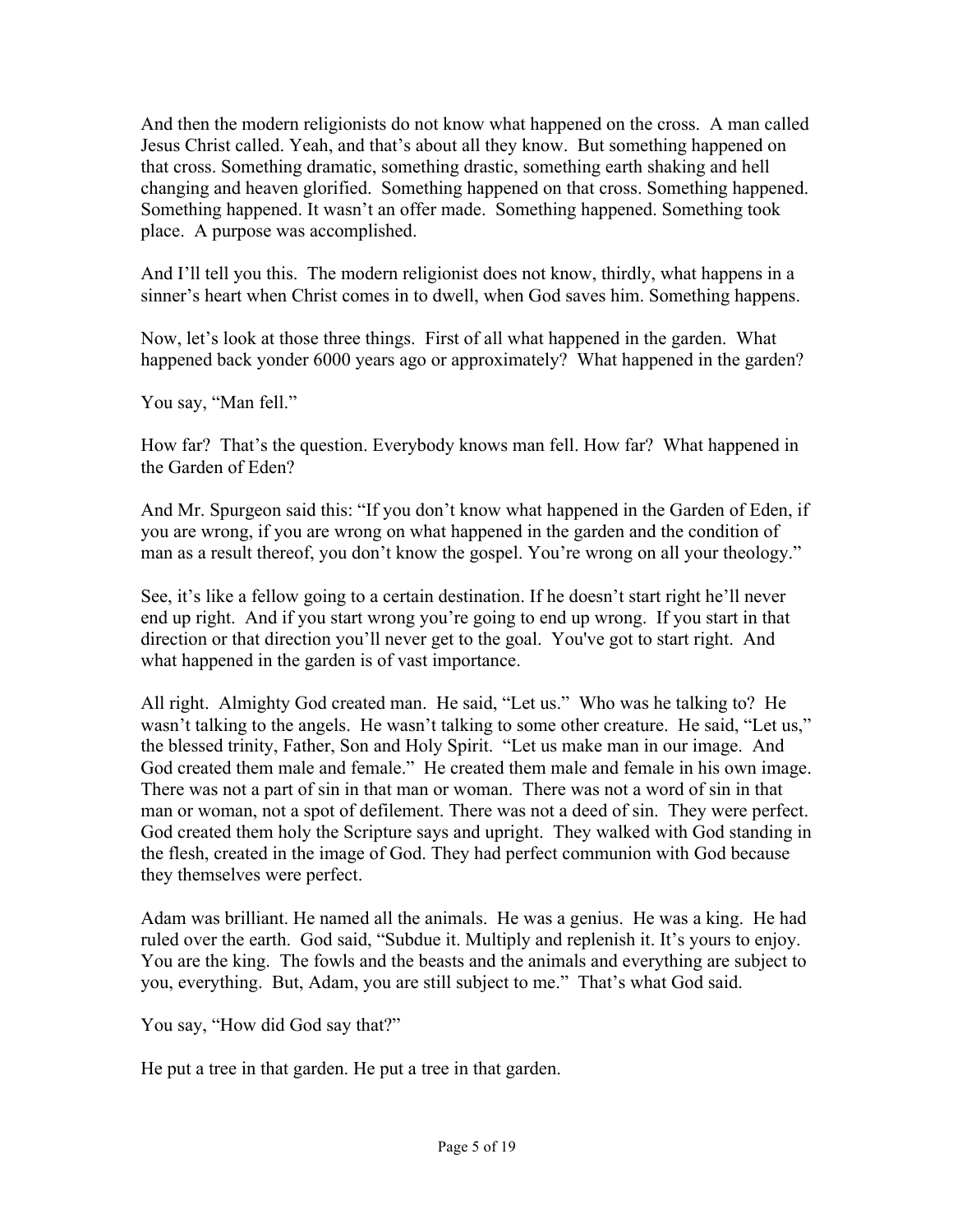"Well, tell us about the tree."

Well, God didn't see fit to tell me about it and I can't tell you about it. I just know there's a tree there. What it was I do not know.

And God said to the man, "Leave it alone. Don't eat of that tree. Anything else is yours. You are king. You are the ruler. It's in your command under your jurisdiction, just as long as that tree stands uneaten it's saying that you are subject to me. I am God and there is none else."

Well, he said the same thing happened to Satan in Isaiah chapter 14. You want to turn over there a minute.

You say, "Where did sin come from?"

Well, it came...it was born of pride. That's where it was born. It was born of pride. The source of sin is pride. You see Lucifer was the son of the morning. We believe, some of us believe, that prior to Adam's reign on the earth that Satan reigned here, Lucifer. The original creation, the creation that, as a result of his fall was destroyed and darkness was upon the face of the deep.

But anyway, what happened to Satan, Lucifer? Here's what happened, verse 12, Isaiah 14: "How art thou fallen from heaven?" Here is another perfect creature. Here is another holy creature. "O Lucifer, son of the morning! How art thou cut down to the ground, which didst weaken the nations! For thou hast said in thine heart, I will." Not, "Thy will, I will."

"I will ascend into heaven. I will ascend to a place higher than my place." And there was only place higher than his and that's God's place. "I will ascend into heaven, I will exalt my throne above the stars of God: I will sit also upon the mount of the congregation, in the sides of the north. I will rule over all the universe. I will ascend above the heights of the clouds. I will be like God."

And as Satan came and told the woman, said, "You will be like God. Eat of the tree. You will be like God."

"I will, I will."

That's the essence of sin. And when that temptation came to the woman who was deceived and to the man who was not, they ate of that fruit. And God said to them...and this is the issue between us and God. The issue, you see, the issue between man and God is not that we stole a watermelon. That's not the issue. The issue is not that we went to the picture show on Sunday afternoon. That's not the issue.

The issue between you and God is not that you did this or did that. The issue between you and God is your rebellious will. "I will. I will."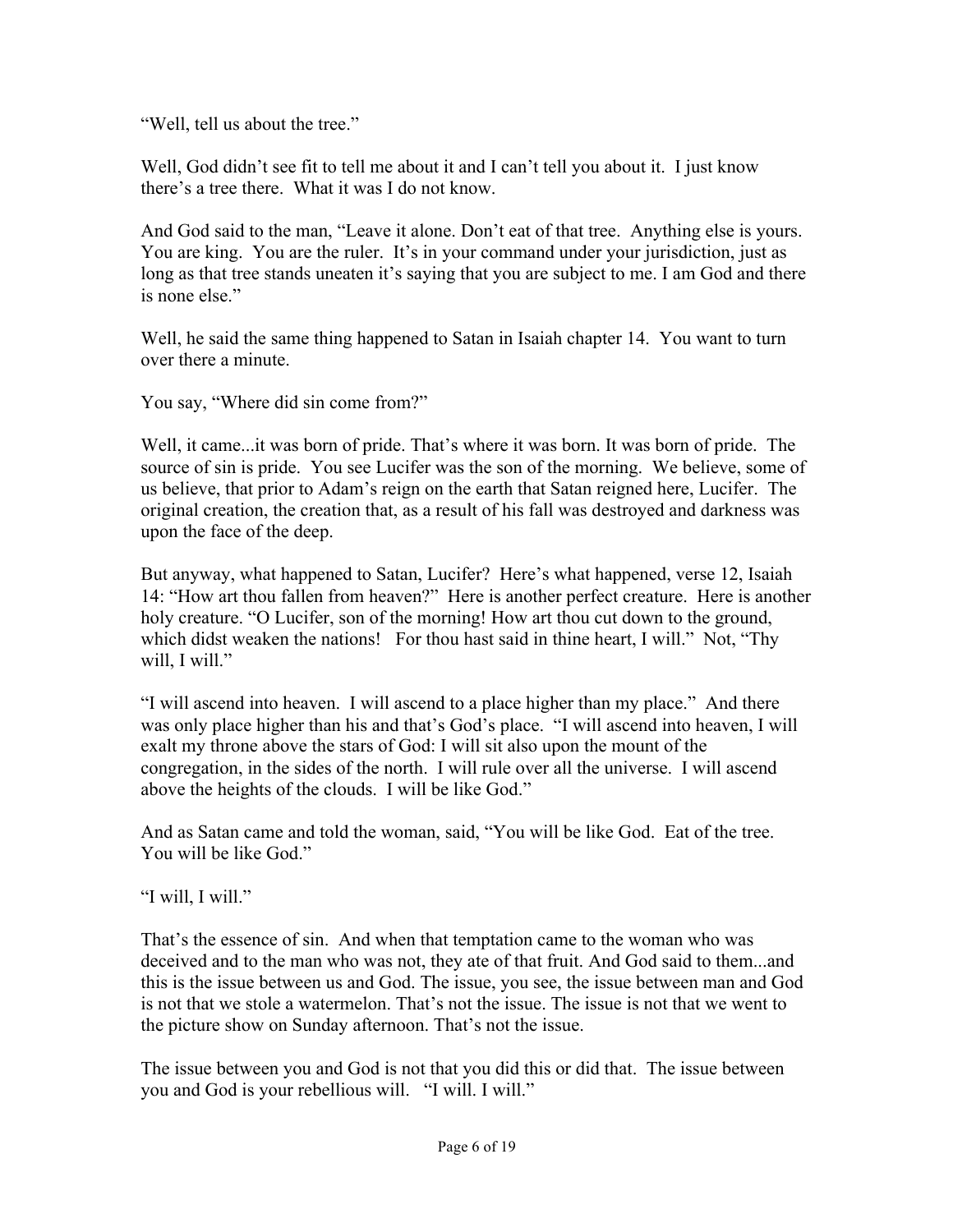We tried to throw God off his throne. And when he sent his Son down here to the earth we nailed him to a cross. "We'll not have this man reign over us."

That's the attitude of this whole generation. "I will or I will not. I'll do my thing. I will not bow to authority. I will not submit to rule, God's rule or anybody else's rule. I'll be my own God."

And when that happened, the Scripture said man died. God said, "When you eat you die."

Now, he didn't die physically. He lived 800 and some odd years. He didn't die physically. I'm not dead physically. You're not either. Nobody walking on this earth is dead physically. Adam lived on mentally. He lived on physically. He lived on emotionally. He died spiritually. He lost the life of God. He lost the perfection, the holiness, the deity, I mean the divinity of God, the divine nature of God. He lost that nature. He died.

You see, my friends, there's all kind of life on this earth, all kinds of life. The rocks have a certain life. There's mineral life, mineral life. That's what they call it, mineral life. Then there's plant life and then there's animal life and then there's mental life. But that life which is above all life is spiritual life, the life of God, spiritual life. That which is united with God and joined to God and lives with God and walks with God. And that's what died. That was obliterated. That was eradicated. Man died.

That's what Jay read. Look at Romans five, verse 12: "Wherefore, as by one man, one man Adam, sin entered into this world, and death, death." Oh, I know physical death comes because we sinned, because we fell. I know sin and suffering and sorrow and tears and disease and unhappiness and despair and everything that is contrary to holiness and good is a result of sin. But, primarily, death, spiritual death, watch it. "And death, so death passed upon all men." Death, death. What kind of death? Spiritual death. For all sinned.

Now, you see, Jay must have called your attention to it. Verse 13 there is a parenthesis. And that parenthetical statement and explanation goes all the way down to verse 17. Lift it out. When you are reading the Bible and you come to parenthesis it identifies, it describes, it's a descriptive phrase. You can, without any damage to the content of the particular passage, without any damage you can lift it out. Actually you need to lift it out. It says in verse 12: "By one man sin entered, death by sin." Verse 18: "Therefore by the offence of one man judgment came upon all men to condemnation." Judgment.

Now what happened? Well, it says, "God looked down on the earth and saw that every imagination of man's heart: evil continually." The Lord said, "There is none that doeth good, no not one."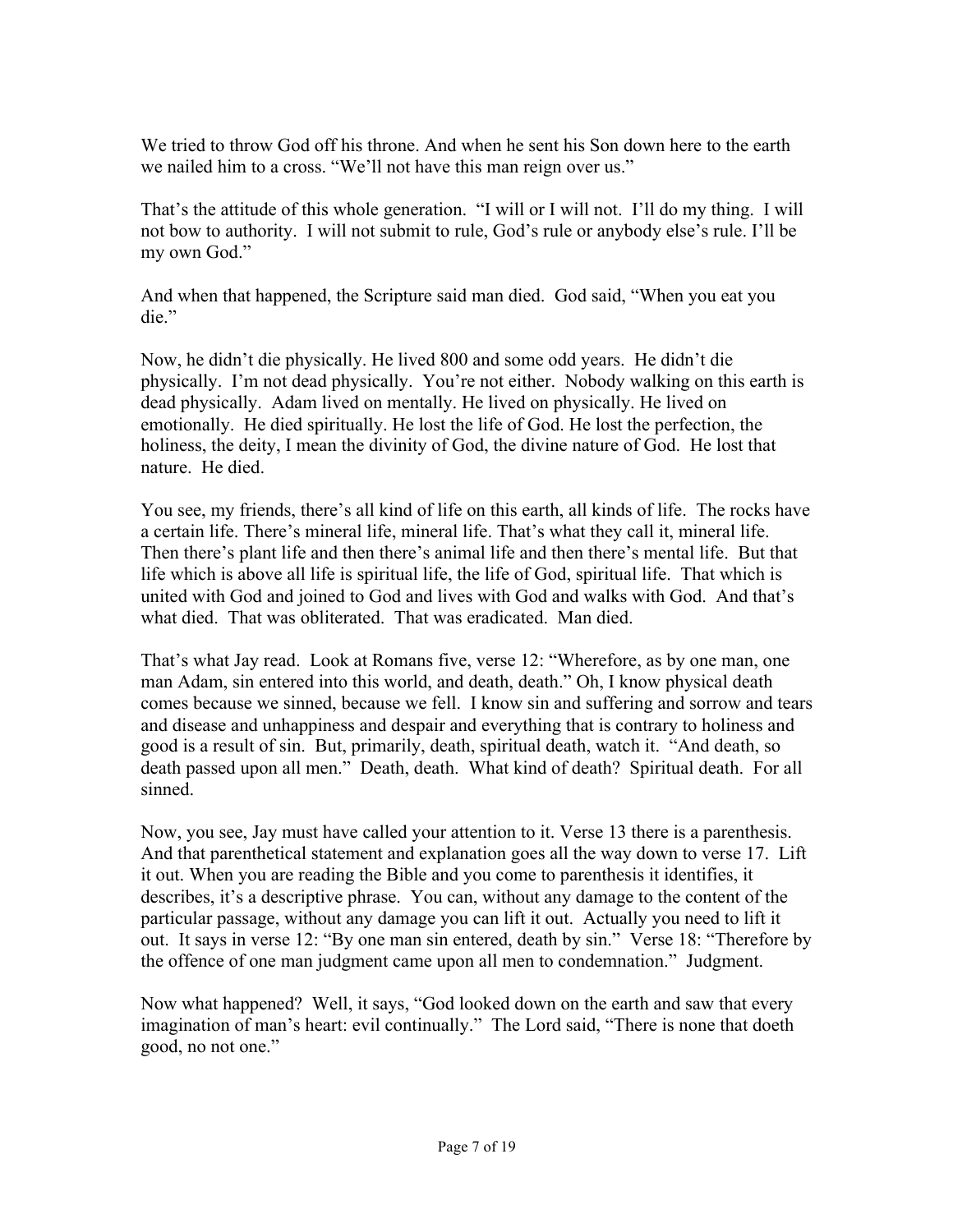Isaiah said, "From the soul of the feet to the top of the head there is no soundness, nothing but wounds and bruises and putrefying sores."

"The heart is desperately wicked, deceitful above all things. Who can know it?"

"Even our righteousness is as of filthy rags."

"In the flesh no man can please God."

"In the flesh dwelleth no good."

God is holy. Man is unholy. There is sin in all that we do, all that we think, all that we see and all that we are. Sin is a nature. It's a principle. It's a law of the heart. We are with out God. We are without hope. We are without help. We are at our wits end in this world. That's the truth. That's what happened in the garden.

And I know preachers up and down the country can say there's a spark of good in all men physically, mentally, perhaps, comparatively with other men. But, by nature, spiritually there is no good in any man. None good, no not one. We are contrary to God. It's not just the things that we do. But it's the nature of the creature that's contrary to God. Our nature is contrary to God. Everything that God is we aren't.

Does man have a free will? His will is free to do what it will. It's free to do what it will. What will it do? It loves darkness rather than light. It calls good evil. It calls bitter sweet.

You just examine yourself. The things you would do, even a believer, you don't do. Even a believer.

I talked about this this morning. One of the things a believer discovers.…Now, here I am. And let's be honest. Honest people don't wind up in hell. Honest people don't wind up in hell. Let's be honest before God. Let the potsherds of the earth strive with the potsherds of the earth. But let not a man strive with his maker. I know this. By birth, in sin my mother conceived me. I was shapen in iniquity. I was brought forth speaking lies. It's always been easier for me to do evil than to do good. It's always been my nature to think evil, to get angry, always been my nature to act contrary to holiness.

Now, I didn't say contrary to morality. I said contrary to holiness. And yours, too. It's the nature of your children. It's the nature of ever son of Adam. When Adam fell, here he stands in God's image perfect, holy, without spot, without stain. And he fell. And taking over in his personality was hate for the woman who was with him in the transgression, fear of God with whom he had walked, shame of his body that God had made. It was made in the image of God of which David said, "How wonderfully I am made." But he is ashamed of it.

Liar. He began to lie to God. All of these things took over. And that man was plunged into a state of spiritual deadness.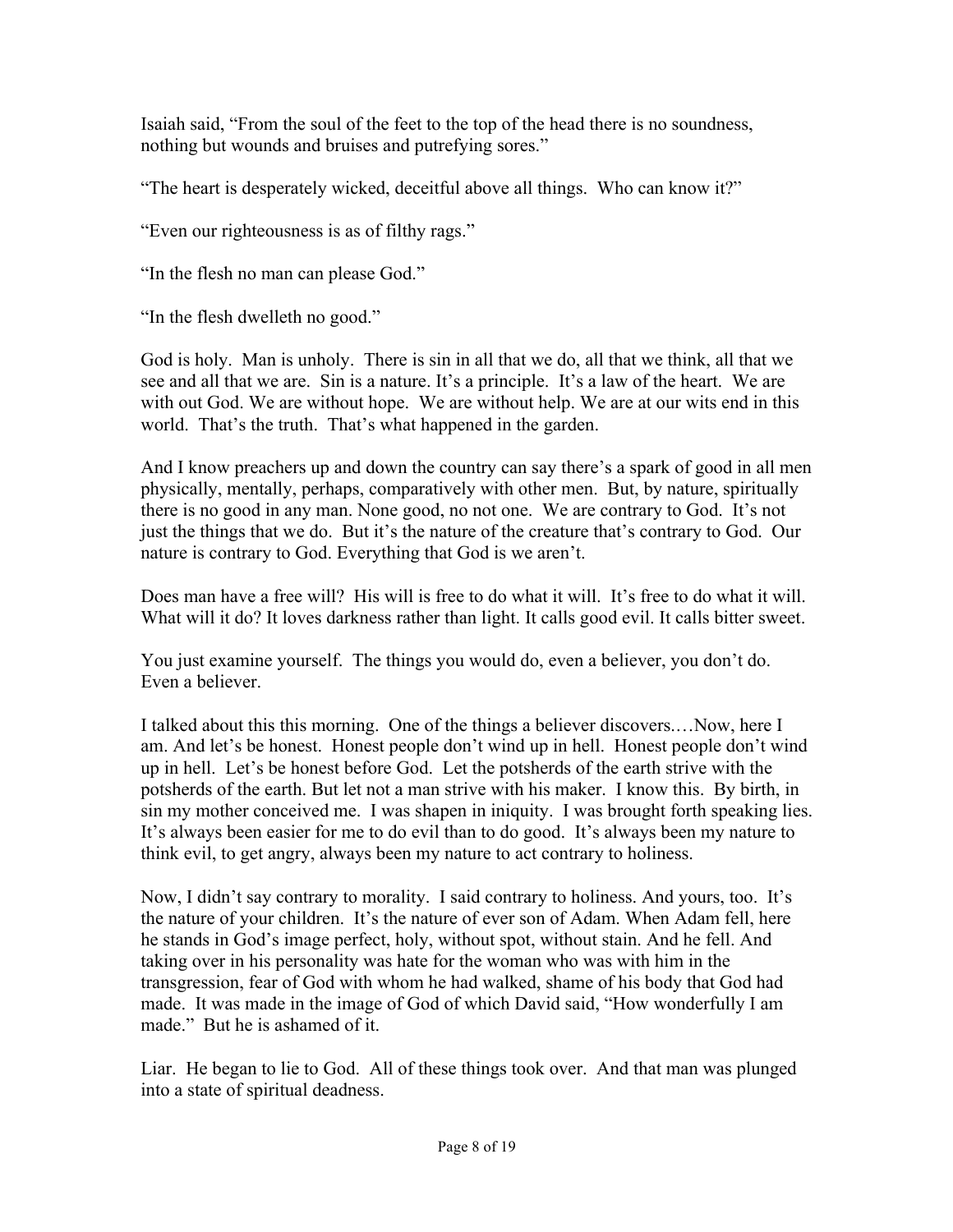Now, when we are born again this is what is shocking and which I wish I could get across to you. I wish I could convey the truth of it and people take this and misuse it. I know that. But when a person, once again, is born again of the Holy Spirit and receives a new nature that old nature is still there. It's still there and the conflict is there and the warfare is there and the trouble is there. And this is what distresses so many.

They said, "Preacher, if I was saved would I think what I think?"

If you weren't saved you wouldn't be bothered by it. If you weren't saved you wouldn't be troubled by it. But because you are saved that's what troubles you. Yes, a saved man will do anything an unsaved man will do except for the grace of God. He has the same eyes he had before. He has the same ears he had before. You've got the same tongue you had before. He's even got the same old nature he had before. There's a new nature. There's a new spirit. God dwells within. But he's got a warfare he never had before, too. And it defeats some. It puts them in bondage. It takes them down to the place of despair.

"Why do I think what I think? Why do I say what I say when I'm a child of God and I know it?"

Well, because you still have a nature of evil that you got from your daddy Adam. It's still there. As long as you walk in this body you'll have it. Paul talked about it in Romans seven. "Oh, wretched man that I am. Who shall deliver me from this body of death?" This is a body of death. It's committed to die. It's predestined to die. It's predestined to go to the earth. God is not going to have anything to do with this flesh. He's going to put it away and give you a new flesh and bones, a new body. He doesn't want this old body in heaven. He wants that new body.

What happened in the garden? We died. We weren't wounded, we died. We weren't...we didn't become near sighted. We were blinded. We didn't become hard of hearing. We were rendered deaf to God's voice. We weren't made lame. We were crippled on both feet. We can't help ourself.

Now, second thing. What happened on the cross? All right. Here is that creature that God had made. Here is man that God made in his own image. Now then, God made another creature called Lucifer and angels. I don't know how many angels there were. There were a whole lot of them.

And those angels followed Lucifer in his rebellion and they fell. Turn to Jude verse six. There's only one chapter in Jude, but it's verse six.

Now, those angels, there were two rebellions. There was a rebellion in heaven and a rebellion on earth. There as a rebellion by the angels and a rebellion by men. Those angels sinned individually. They weren't represented. They didn't have a representative. Those angels individually, personally fell before God. Everyone of them. They say onethird of the heavenly host. I don't know.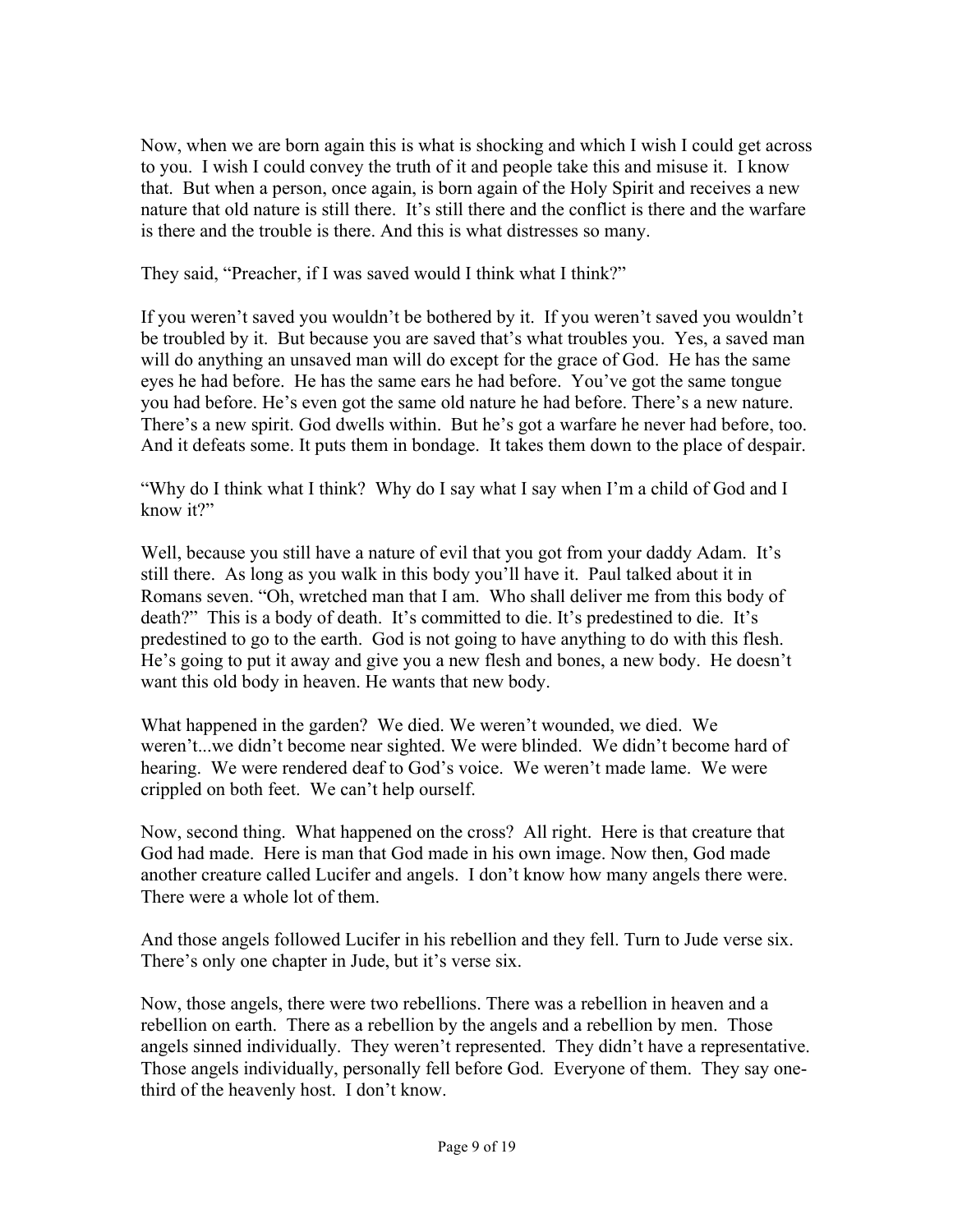But they said it. And God said in verse six: "And the angels," Jude six, "which kept not their first estate or their habitation, but left their own habitation, he hath reserved in everlasting chains under darkness unto the judgment of the great day." They are dragging the chains of bondage around and have been dragging them for the millions of years since they fell or however long it's been. They are confined to darkness, consigned to darkness, condemned to darkness. There will never be any change in it. They fell personally, individually, not through a representative and they don't have a savior.

What did the Bible say? "Jesus Christ took not on himself the nature of angels." He didn't do it. The angels have no Savior. God didn't choose a single angel to save him. The angels fell personally, individually and God has condemned them to everlasting bondage. He says, "Unto the judgment of that great day."

But Adam, man, according to the purpose and will of God. I'm telling you what the Scripture says.

You say, "You understand all your preaching?"

No, sir.

"Then why do you preach it?"

Because I believe it, because it is God's Word, because it is the only explanation I do believe. And it's the most logical explanation as far as I'm concerned. It's the truth.

God created man. But when man fell God didn't take that one man and one woman and put them in chains of darkness like he did the angels. But rather he came to them and announced to them that he was going to redeem them. That's what he said. He didn't have to. But he said to that woman. He said to the serpent, "I'm going to put enmity between you and the woman, between your seed and her seed. And he's going to bruise your head and you'll bruise his heel." That's the virgin born Son of God.

And God promised a Savior. In fact, right there in that garden, right there in that garden there stood Adam and Eve. They had fallen, sinful. They had run from God, fear, guilt, shame, all these things, hate was in their heart. They were disturbed and distressed. And almighty God shed the first drop of blood ever shed on this earth. He took an animal and killed that animal. I said God did it. Adam didn't do it. Adam went the other generation. He got him some fig leaves and made him a covering for his nakedness, temporary. It wouldn't last long, would it? It looked good for a while, but it wouldn't look good too long. And it withered and dried up and fell off.

But God spilled the blood, shed the blood of an animal and took that animal's skin and made coats of skin for that man and woman. And this is what he said. "My lamb is going to die some day. He is going to shed his blood, the innocent for the guilty. And he is going to cover your nakedness for good." This is a picture. This is a temporary covering.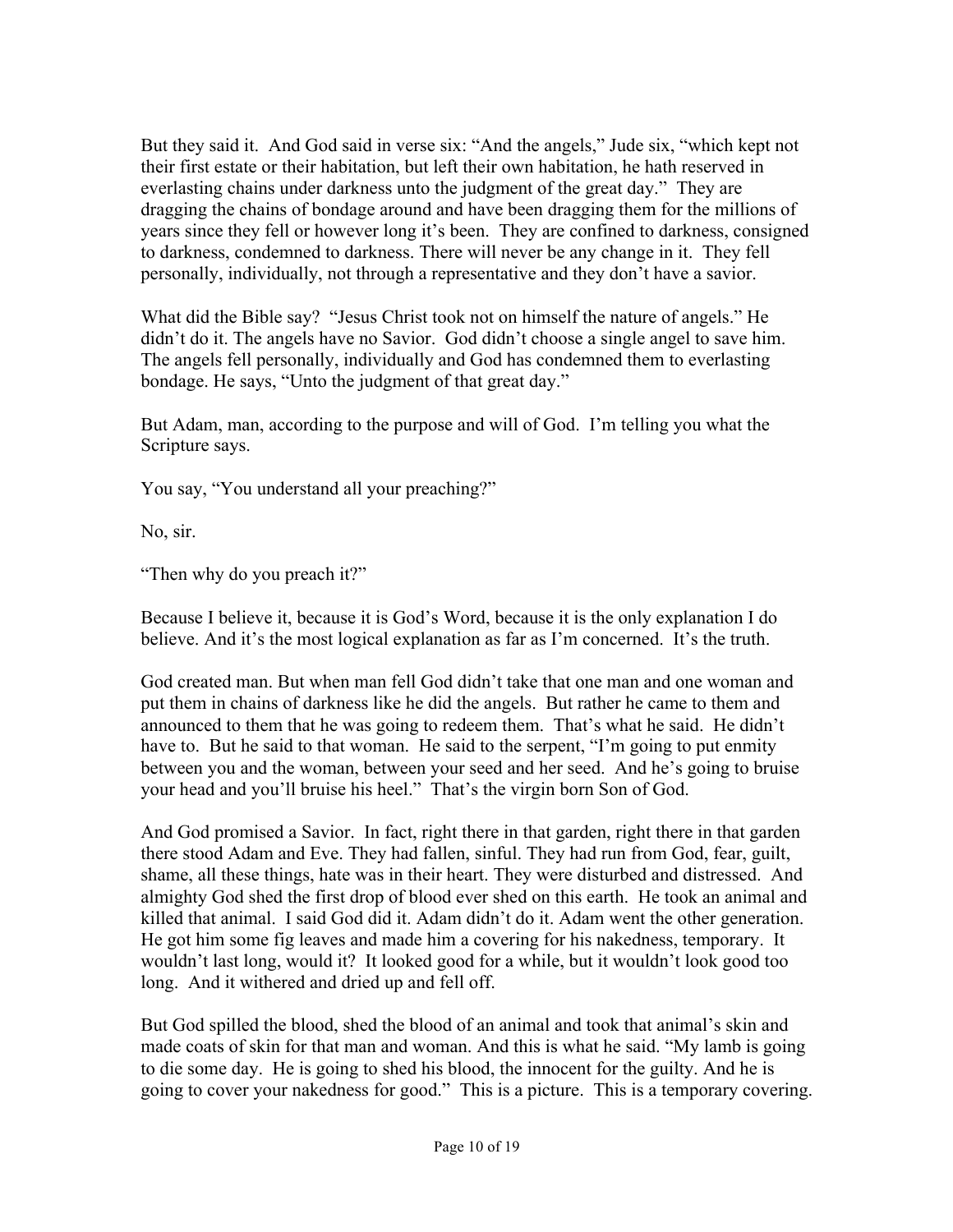This is a picture of the real covering. And God gave them a gospel. God said, "Sacrifice a lamb until the Lamb comes. Shed the blood until the blood of Christ is shed. Build and altar and have a sacrifice and an atonement until his sacrifice is made." God said, "I'm going to save. I will be merciful. I will be merciful."

He said that. "I'm going to have a people. I'm going to redeem some out of mankind, not all of them." We see that in Cain. We see that in so many during the days of Noah. Noah found grace in the eyes of the Lord. Moses found grace in the eyes of the Lord. David found grace in the eyes of the Lord. But God will redeem.

See, God's holy, perfectly holy. But God will redeem man who is perfectly evil. Now, how is it going to be done? How is that going to be done? Now, everybody, that's the reason Job kept asking this question. Turn to Job nine, Job chapter nine. This is the question of all questions.

Somebody says to you they can answer this question you just graduated in theology. Well, I kind of think it's true. At least you know the gospel. He says in Job chapter nine, verse two: "I know," Job said, "I know it is so of a truth: but how should man be just with God? How is man going to be just, justified, without sin?"

Just means holy, without sin, justified.

Turn to Job 25. Let's see Job ask it again. This was something on his man. Or Bildad repeats it here. It's something on their minds. In verse four. God is so holy, so immaculately, infinitely eternally holy and I've just described what happened in the garden. Man is utterly...there isn't any good in us by nature, none good.

I wish we would quit calling one another good. It's discouraging. I wish we would quit referring to our children as good. It's discouraging to them. They know they are not good. I wish we would quit referring to people, "He's a good man."

The pastor said that to me last week. "I know these men aren't preaching the gospel, but they are good, sincere men."

I said, "They are not good. They are evil. They are rebels. And they are not sincere. They are hypocrites. Let's quit calling them good. They are enemies of God almighty."

That's so. There was a time when you were God's enemy just like Saul of Tarsus. Man is evil and he says here, verse four, "Knowing that, knowing God's holiness. How then can man be justified with God? How can man be clean that is born of a woman. Look at the moon. It doesn't shine. The stars are not pure in God's sight." Even heaven is not clean since Satan swooped through that place with his defilement.

God has to make a new heaven and a new earth because sin, Jay, visited both places. Satan fell from heaven and man fell on the earth. And God is not going to have anything standing which sin has touched or ever been associated with sin. He is going to destroy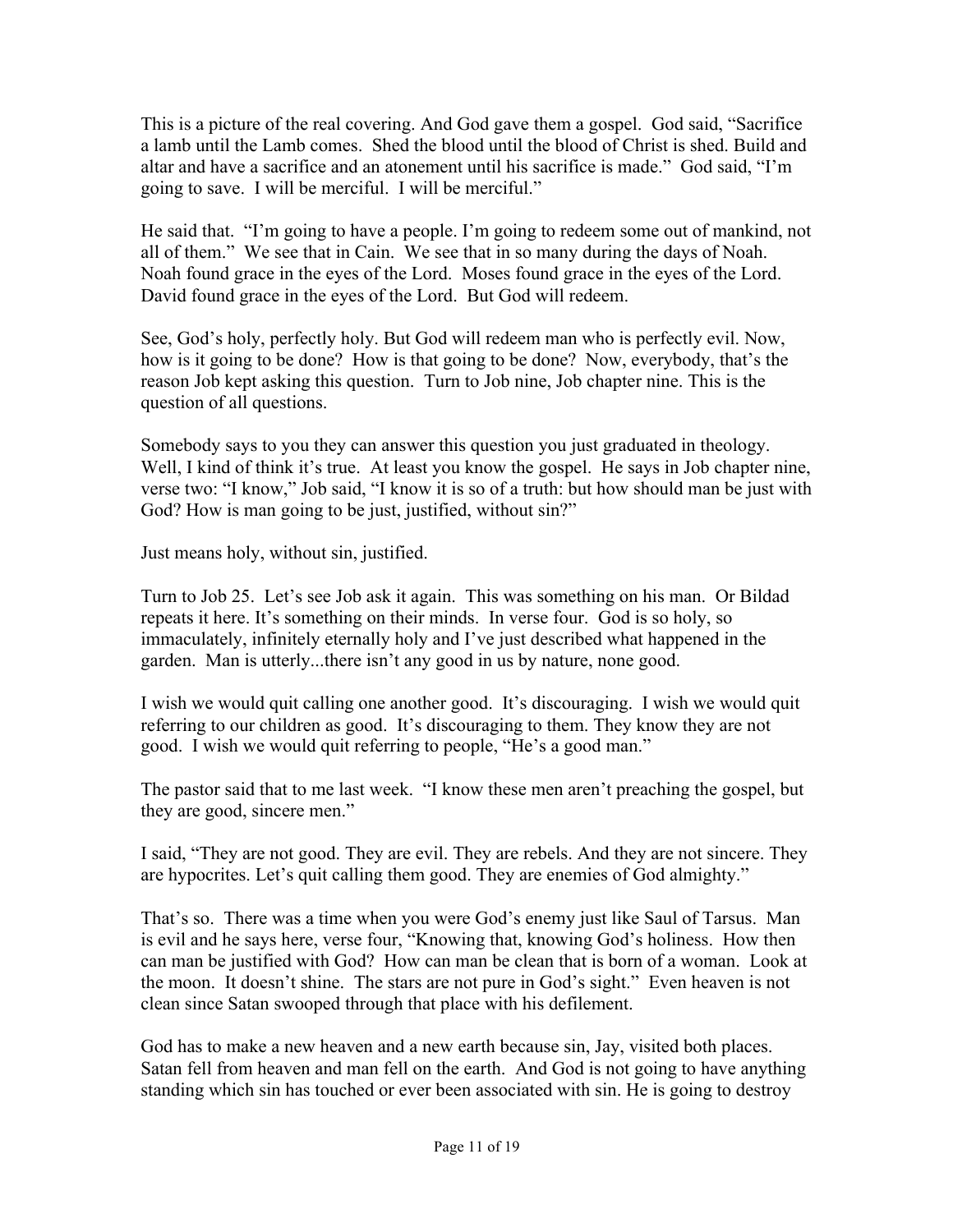every little earth and he'll make "a new heaven and earth wherein dwelleth righteousness and there shall not enter therein anything that worketh or maketh alive."

See how hard it is to save sinners? In order for God to save me before his law I have got to be perfect as God. In order for God to save me before his justice, my sins have got to be utterly, totally paid in full. It can't be done through walking an aisle or praying through or going through the motions of religion. It can't be done but one way and that is for God to send his perfect Son, in the likeness of flesh. What sin.

"What the law could not do because of the weakness of the flesh," the law wasn't weak the flesh was. "God sending his Son in the likeness of sinful flesh condemned sin in the flesh." Christ came down here and stood on this earth where Adam stood. Adam represented all of us.

Turn back to Romans five. If you have never learned this, you have never learned the gospel.

You say, "Preacher I was saved when I was 14 years old."

You made a religious profession. You weren't saved. You're not saved if you don't know the gospel. If you don't know what happened in the garden and what happened on the cross, you're not saved yet. You might be being saved. God may someday save you, but you are not saved now. You can't be saved by trusting an unrevealed Christ. You can't be saved without a substitute, a sacrifice, a sin offering, an atonement. You cannot be saved by trusting partly in your works and partly in Christ.

In Romans chapter five it says: "By one man sin entered this world and death by sin." Look at verse 18. "By the offense of one," one representative, one man, "judgment came upon all men to condemnation. Now, even so, by the righteousness of one shall the free gift come upon all men to justification of life."

See that? Adam represented every son of his. You see, God didn't create but one man. He created one man, Adam. Every one of us came from his loins. Every one of us. The first man born into this world was born the seed of man. And everyone after that, every man, every woman came from that man. He was the representative, the federal head of the whole human race.

Look at the next verse. "By one man's disobedience," verse 19, "many were made sinners." Everybody identified with him. Everybody in him. Everybody part of him. Everybody came from him is permeated completely by his transgression and his guilt, partakers of his evil nature, every one of them, every one of them. Total representation.

Now, watch this. Christ came down here and stood in the likeness of that same flesh. Christ, the second Adam. The Bible talks about the two Adams, the first Adam and the second Adam. The word "Adam" means man. Adam is man. Adam was man. All men, you me, everybody else. When Adam fell I fell. When Adam sinned I sinned. When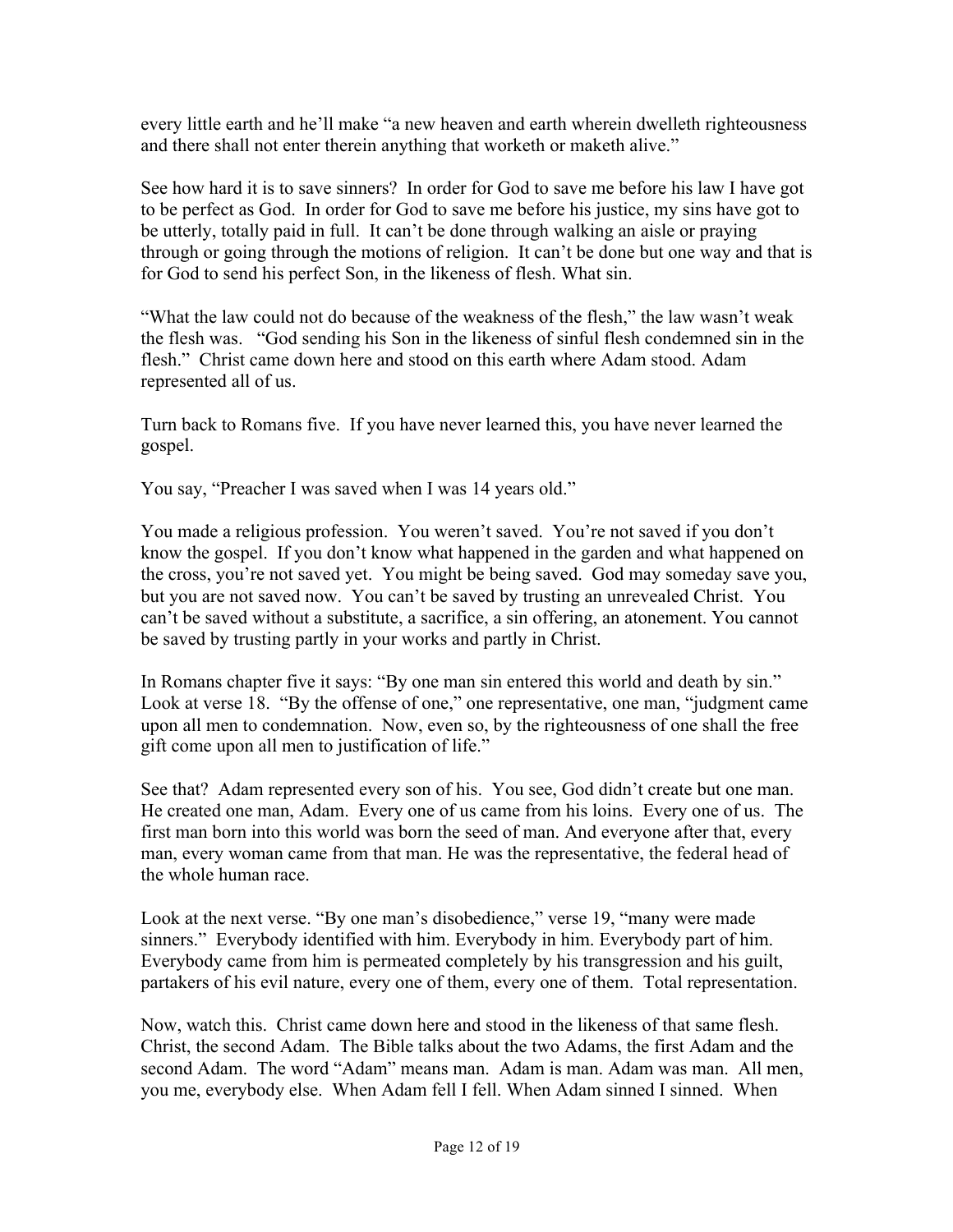Adam died I died. The whole human race was in Adam. He represented the whole race. In Adam we die. In Christ we are made alive. "As we are born in the image of the earthy we shall bear the image of the heavenly." The first Adam, the second Adam, just two men. God deals with two men and everybody else in them by representation.

"Well," you say, "I can't... I just can't go with you on that, preacher."

It doesn't matter whether you go with me or not. It's so. But I'll give you this reasoning. I'll give you this argument. You say, "I just...I wasn't born when Adam fell."

You weren't born when Christ died either. You weren't born when Christ died. You weren't even heard of. You weren't even thought of except in God's mind, except in God's mind.

If you won't to take imputation of sin in Adam you can't have imputation of righteousness in Christ.

Now, I'll show you particular redemption in verse 18 that the enemies of it use to preach general redemption. "Therefore, as by the offence of one judgment came upon all men to condemnation."

What's that saying? That's saying everybody that was in Adam was condemned, everybody, all men, all men that were in Adam, every one of them without exception were condemned. "Even so by the righteousness, obedience, obedience and holiness of one, Jesus Christ, the free gift came upon all men" who were in Christ unto justification of life, everyone whom he represented, everyone for whom he stood."

You say, "That's says all men. Do you believe in universal redemption?"

If you hold universal atonement you have to hold universal redemption. Brother, justified means justified. Free gift is free gift. The free gift of God is eternal life. If it is upon all men then all men are, but all men are not in Christ. All who are in Adam died, were condemned. All who are in Christ were justified.

You say, "Who is in Christ?"

All who believe. All whom God gave him. All whom the Father elected, all whom the Spirit called.

Turn to Romans eight, Romans chapter eight. That's who is in Christ. Romans chapter eight, verse 28: "And we know," Romans 8:28, "that all things work together for good to them that love God to them who are the called according to his purpose. For whom he did foreknow he also did predestinate to be conformed to the image of his Son that he might be the first born among many brethren. Moreover, whom he did predestinate he called. Whom he called he also justified and whom he justified he also glorified."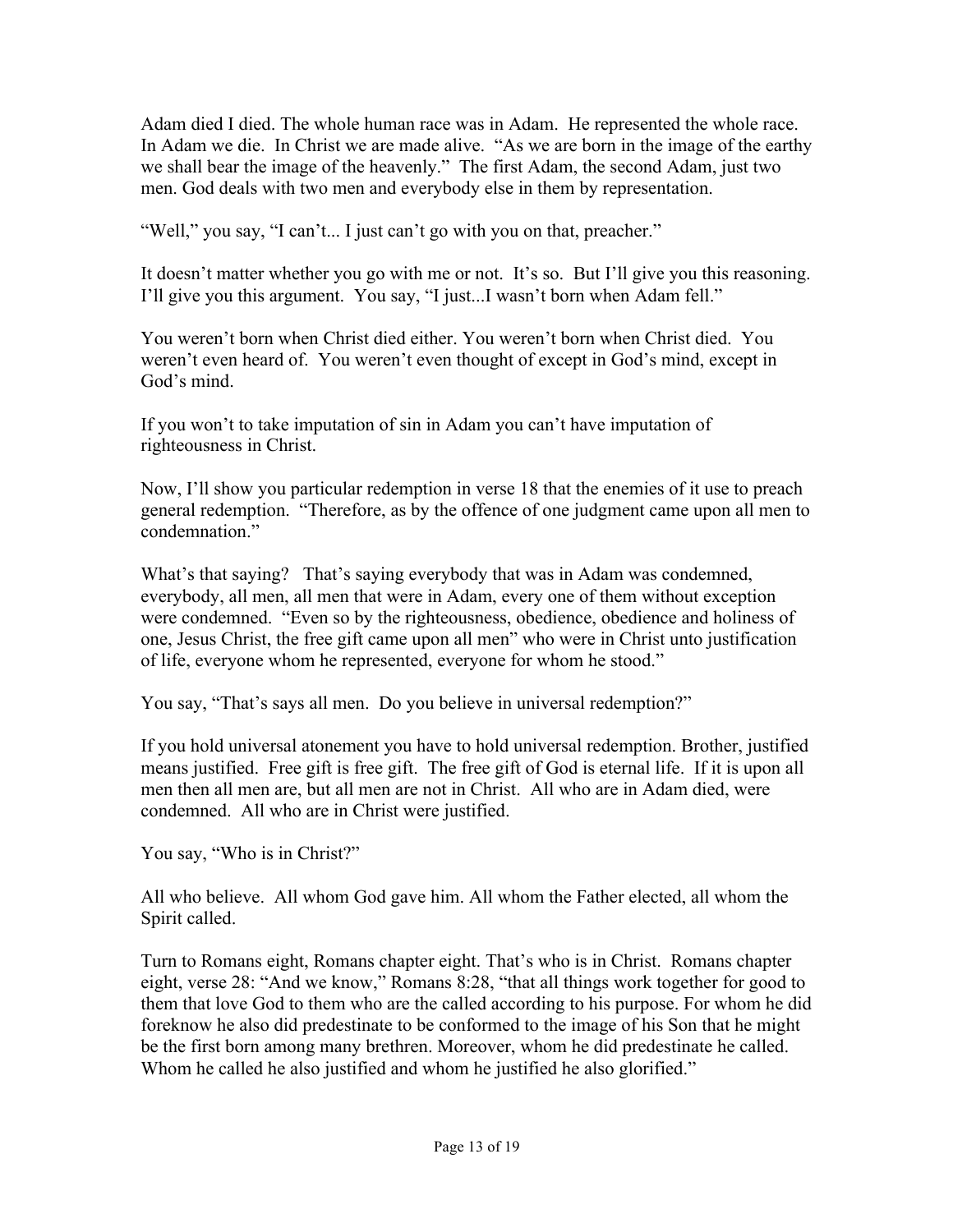Now what are you going to say to this? "If God be for us who can be against us? He that spared not his own Son, but delivered him up for us all, how shall he not with him also freely give us all things?"

What happened on the cross? Do you want me to tell you? He eternally completely, totally, justified all whom the Father gave him. He saved them. He cleansed them. He redeemed them. He sanctified them. He justified them. He made them righteous. There is absolutely nothing to be added to what Christ did.

Jesus Christ my Lord in his life on this earth and in his death on that cross, in his burial, resurrection, ascension and intercessory work is all that God requires of me. God requires nothing that Christ didn't produce. He is all I need. Everything this sinner needs. It's not added, nothing added to it, nothing.

Now, man is not saved by works. No, sir. He is saved by Christ. But nobody is saved who doesn't work. That's so. Man is not saved by praying. He is saved by Christ. But a man is not saved who doesn't pray. A man is not saved by being forgiving, forgiving others, loving others. You're not saved by loving others. That's the effect of salvation. That's the effect of grace. That's the product of grace. But a man is not saved who doesn't love others. That's so.

And that brings me to the third thing: What happens when God saves a sinner? What happens in that sinner?

What happened in the garden? I'll tell you, devastation, degradation, depravity, corruption. Even the sovereign eye of God could not see even a jot or tittle of holiness left on this earth. "Every imagination of man's heart: evil continually. None good, no not one. None that seeketh after God. None that understand. All are gone out of the way. All together become unprofitable from the sole of their feet to the top of their heads. No soundness. The mind is corrupt. The hear is deceitful."

But God says, "I'm going to save." And he put his Son down here in this cesspool made in the likeness of the worms that inhabited the cesspool. And his Son bore God's judgment and wrath and condemnation and his Son lived in this cesspool and remained clean and holy and without spot or blemish. He knew no sin. He had no sin and he stood here and did everything that God required and demanded and expected for every one of his own, every one of his elect, every believer. He did it all.

And when he finished the work on the cross he said, "It is finished. It is finished." And he went to glory and he sat down and sat down having perfected forever by one offering them that are sanctified. And there is no Hollywood evangelist or any of his cohorts going to add anything to it or take anything from it. It's finished. The Holy Spirit is down here calling out some folks.

The apostle Paul said, "God who separated me from my mother's womb was pleased to call me by his grace and reveal his son in me." The Lord singled him out. The Lord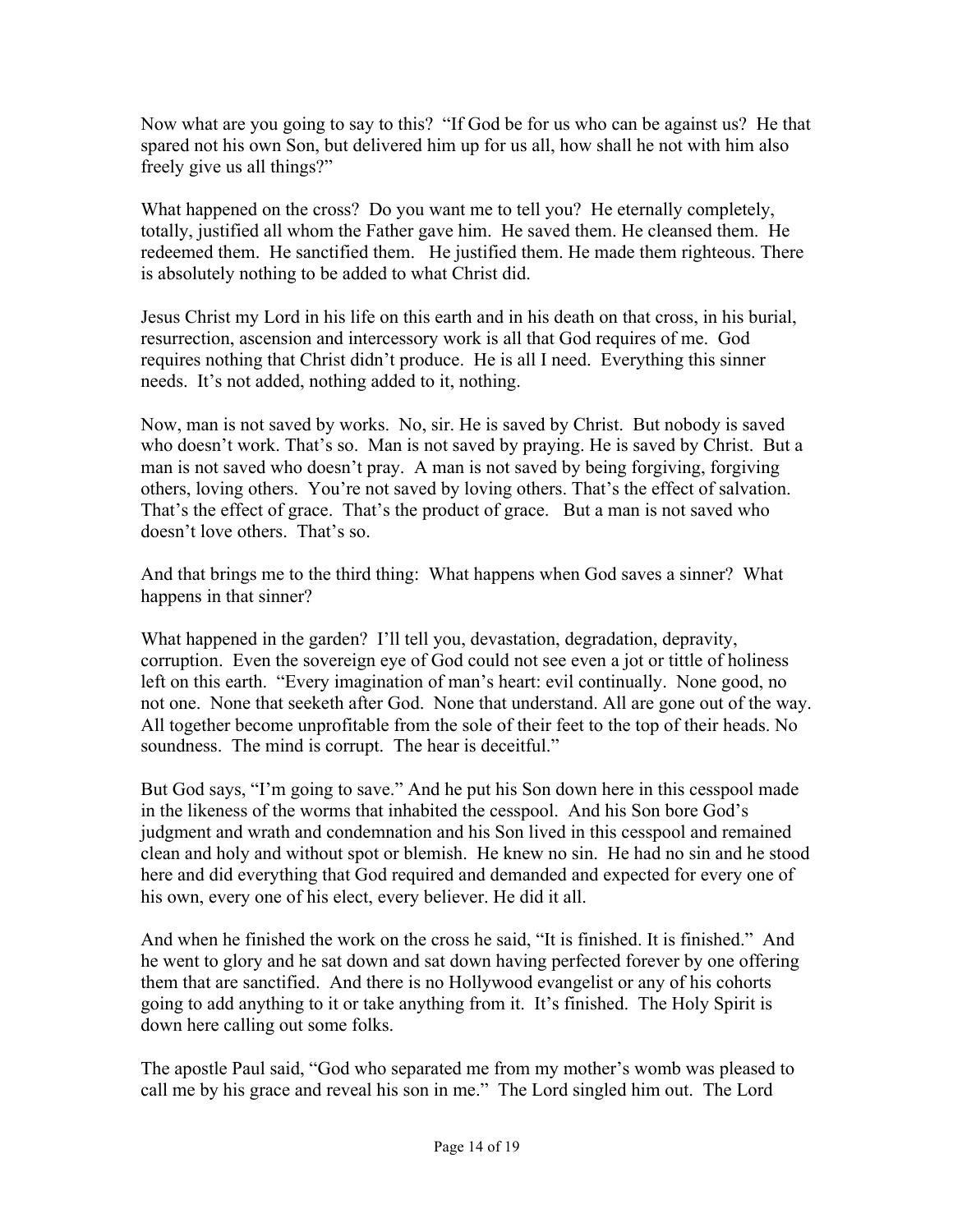pointed him out. He has isolated him. He is going to meet him and he is going to call him and they are going to come. They are going to hear him.

"Abraham."

"Here, Lord."

"Samuel"

"Speak, Lord. Thy servant heareth."

"Matthew, follow me."

"Cephas, Mark, Paul, James, John. Come on, boys. Come on."

"Thy people shall be willing in the day of thy power."

He calls them by the voice of his servants. He calls them by the voice of his gospel. He calls them by the voice of his love. He calls them by the voice of his spirit. He is reconciled to them. Yes, he is already. "God was in Christ reconciling this world to himself"

He said, "There is universal redemption again. How else are you going to say it?"

God was in Christ reconciling the Jew? No. He reconciled the Gentile, too. God was in Christ reconciling the white men? No. He reconciled black men, too. God was in Christ reconciling men? No. He reconciled women, too. Children, too. What are you going to say? Just say it like God says it, the world. That's sufficient if any of us got good sense, anybody who knows anything about the Bible.

If you are reconciled you are reconciled. If your debt is paid, it's paid. If it is not you owe it. If you said Christ paid most of it then you're in trouble. You have nothing left to pay anything. You're in real trouble. If Christ didn't totally justify you, completely justify you plus nothing, minus nothing, you are a subject of hell. You are as good as gone because you are bankrupt. If you pay all my debts but one, that one will condemn me.

That's right, Stan. Just one. Just one offense, guilty of the whole law. But I am saying: "Who can condemn me? Christ died. Yeah, rather is risen again who is even at the right hand of God who makes intercession for us."

That's my hope. And when he died he died for me. That's what happened on that cross. It wasn't an offer made there. There was a work done there. No, sir, a martyr didn't die. A redeemer died. A redeemer died. An example didn't die. A sin offering died. God's Lamb died. And I'm going to preach it to everybody who will listen to me. I've got good news for you. Christ died for sinners.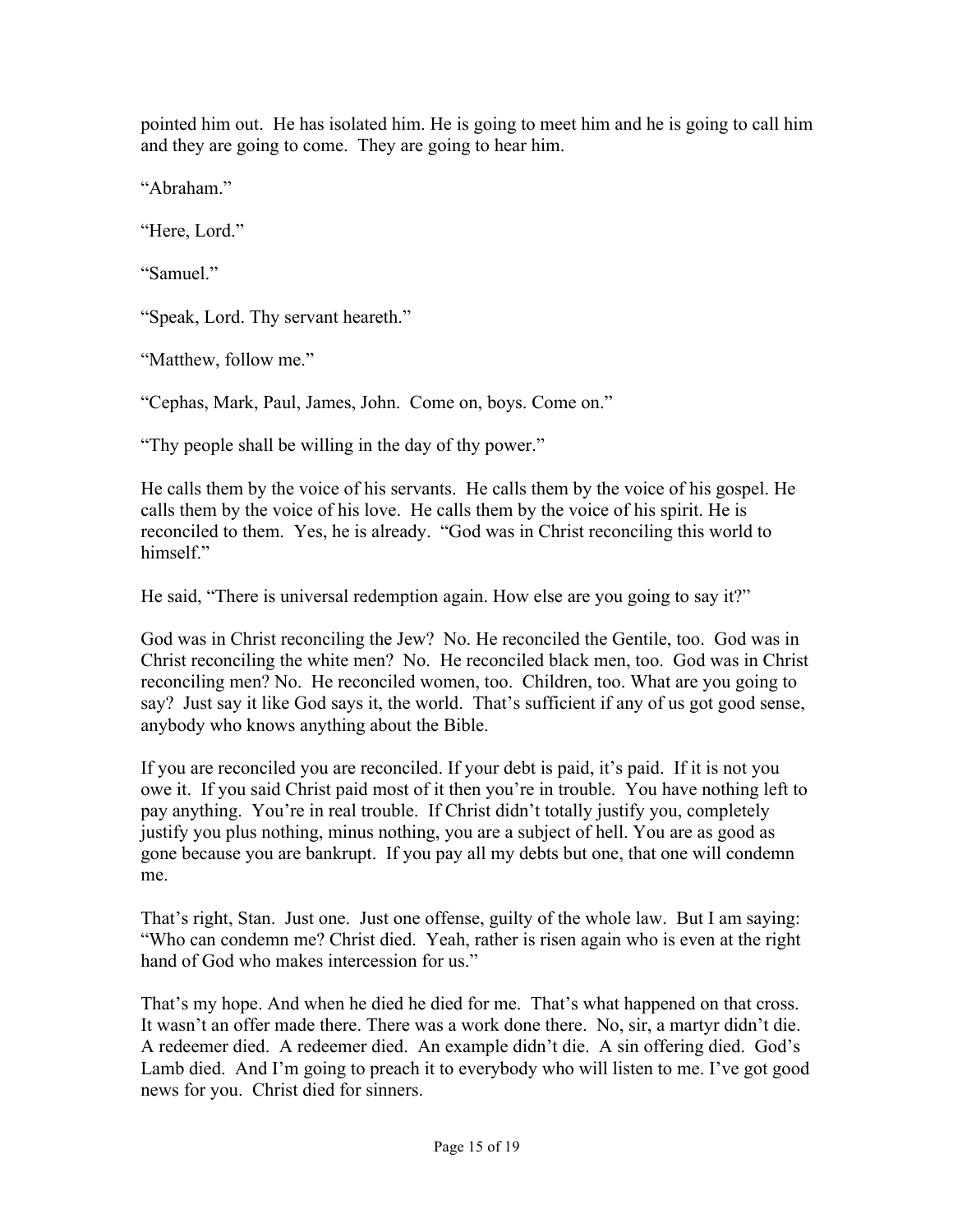But I'll tell you this. God is reconciled to all them, but they are not reconciled to God. They are still mad at God. You are. I was. Everybody is that is not saved. They are mad at God. They are not mad at their god. They are not mad at the modern god. They are not mad at the liberal god. They are just mad at the God of the Bible. They won't let him be God. They are mad at the God of election. They are mad at the God of grace. They are mad at the God of particular redemption. They are mad at the God who reveals himself in the Scripture and says, "Can I not do with my own what I will? Is your eye evil because mine is good? Shall not the judge of the earth do right? O, man, who art thou that repliest against God. Shall the thing formed say to him that formed it, why did you make me like this?"

Men aren't mad at their god, they are at mad at the God of the Bible. They are not mad at the little weak Jesus that needs their assistance. They are mad at the Jesus Christ, Lord o Lords and King of Kings that does not need their assistance. That's what they don't like.

They like that Bethlehem because babies need some help. That's why they love that baby. That's why they have the manger scene and all this junk running around here. Some woman holding a little baby with a silly little pie pan turned upside down on his head. That's a helpless baby. "That's a needy baby that needs me. He needs my help. But the king doesn't need me, the one who holds the sceptre and says, 'I'll do with my own what I will. And if I save you, you will glorify my name. If I send you to hell you will glorify my justice."

That's the God they are mad at. That's the God they are mad at. And the folks that are most mad are religious people. Those old drunks out there know they need help. Those harlots down there know they can't make it without some help. Those profane swearers and gamblers, they know they are in the bottom of the pit. If they ever get out God will have to reach down and lift them. But those good, moral, religious people, they are mad at the God of the Bible because he won't let him help him.

The sovereign king, king Jesus.

So God has to do a work of grace in their hearts. And do you know what he does? He comes to those elect sinners whom he has purposed to save and been pleased to redeem and he shows them what they are. He shuts their mouths. You are not near as important as you thought you were. God shows you that. He shows you what he showed David Brainerd, that he demanded holiness and you couldn't produce it. He demanded faith and you couldn't produce it. He demanded obedience and you couldn't produce it. Faith was a gift of God and he could give it or withhold it. Salvation is of the Lord. He could save you or damn you.

And David Brainerd said, "It tore me all to pieces. But finally I said, 'Lord, be merciful to me the sinner. Be merciful.'"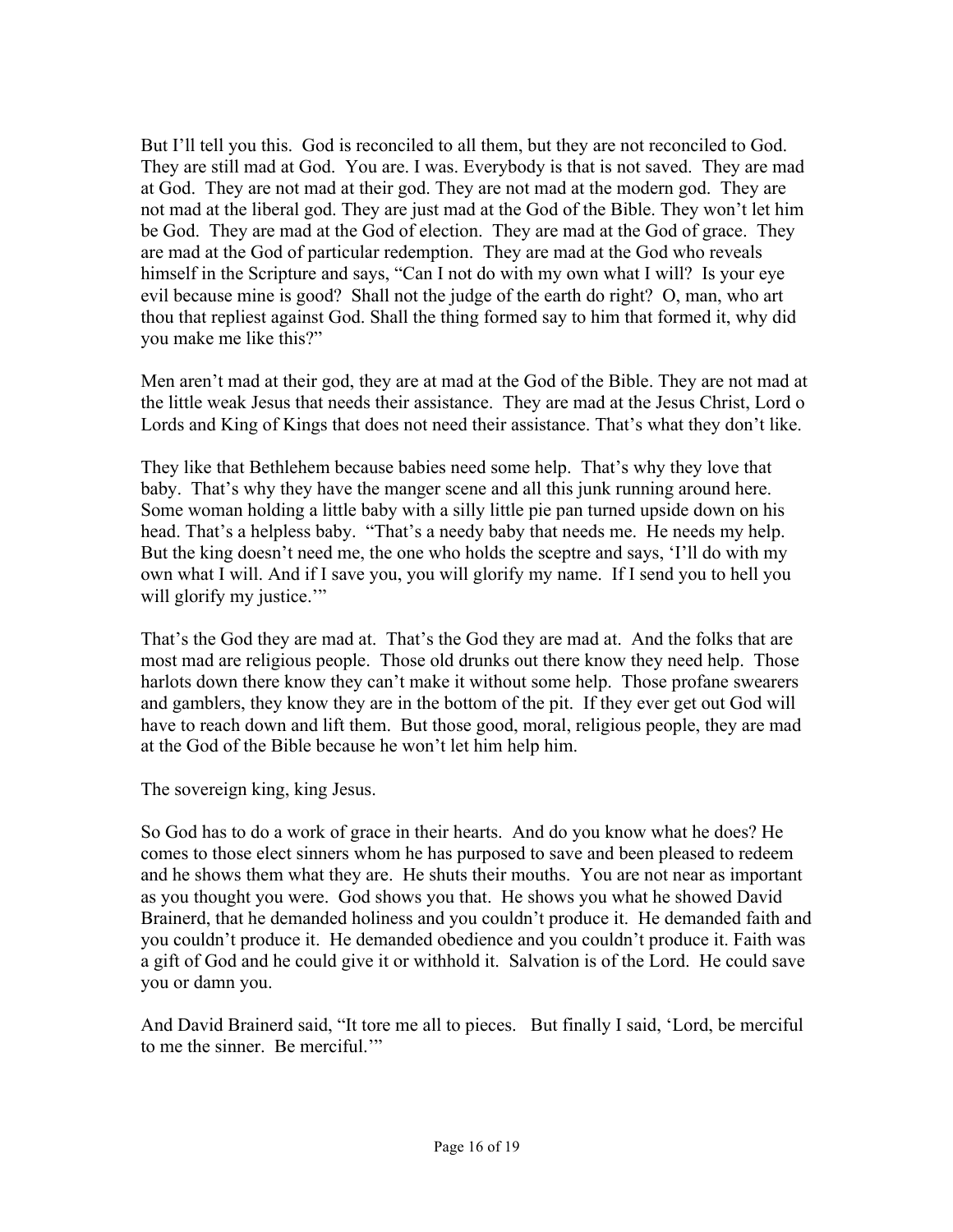God strips you. He whittles you down. You were somebody and you suddenly found out you are nobody. Being born in sin I need a new birth. Being a sinner by practice I need a righteousness. Being a frail man I need a strong arm to hold me. Being a dying creature I need thy grace. And he puts us all on the same level. The rich he brings low and the poor he exalts. The mighty man he brings low and the humble man he lifts. And he puts him on the same level as objects of his grace. He humbles them. He strips them. He breaks them. He bruises them. He said, "God is nigh unto them of a broken heart. God saveth such as be of a broken and a contrite spirit." And when he brings them to himself he brings them on his shoulders and puts them at his feet. And that is where they stay.

And they are ready to forgive others because they have been forgiven. They love others because they are the object of God's love. And they show mercy because they have been made the objects of mercy.

Our Lord was in that Pharisee's home one time and the woman came in and bathed his feet with tears and dried them with the hair of her head and wept and anointed his feet. And that Pharisee up there said, "These...if he were a prophet he would know that woman was a sinner and he wouldn't let her touch him."

And our Lord said, "Simon," he said, "Suppose a fellow owed a man a whole lot of money and he forgave him and a fellow that didn't owe much, he forgave him, too. Which one of them is going to love him the most?"

"Well," he said, "the one he forgave the most."

He said, "That's right. You have well said. And I came in your house and you didn't need me and you didn't give me any honor. And this woman kissed my feet. And her sins, which are many, are all forgiven."

That's where the mercy of God is found, at his feet. And if he can, in his wisdom and in his power and grace, bring you down to his feet he can save you. He will save you, but if he can't, in his wisdom and grace, and for his glory bring you down, he will wait until judgment and then he will bring you down. But everybody is going to say he is Lord, aren't they?

Yeah, I want him to bring me down now. Right now. I want to find my place with all those folks at his feet. That's where I want to be, giving him all the glory, ascribing all the glory to him. I don't want to play religion. And you don't either, I don't think. That's why you come here because we are trying to be honest from the Word. What happens in a sinner when God saves him?

Let me tell you something: A miracle of life and grace and God restores that life which man lost in the garden, that spiritual life. I don't have the knowledge that Adam had. You see, he restored it and it will be perfected, but I only know in part. I prophesy in part. I see through a glass dimly. It's in its infancy.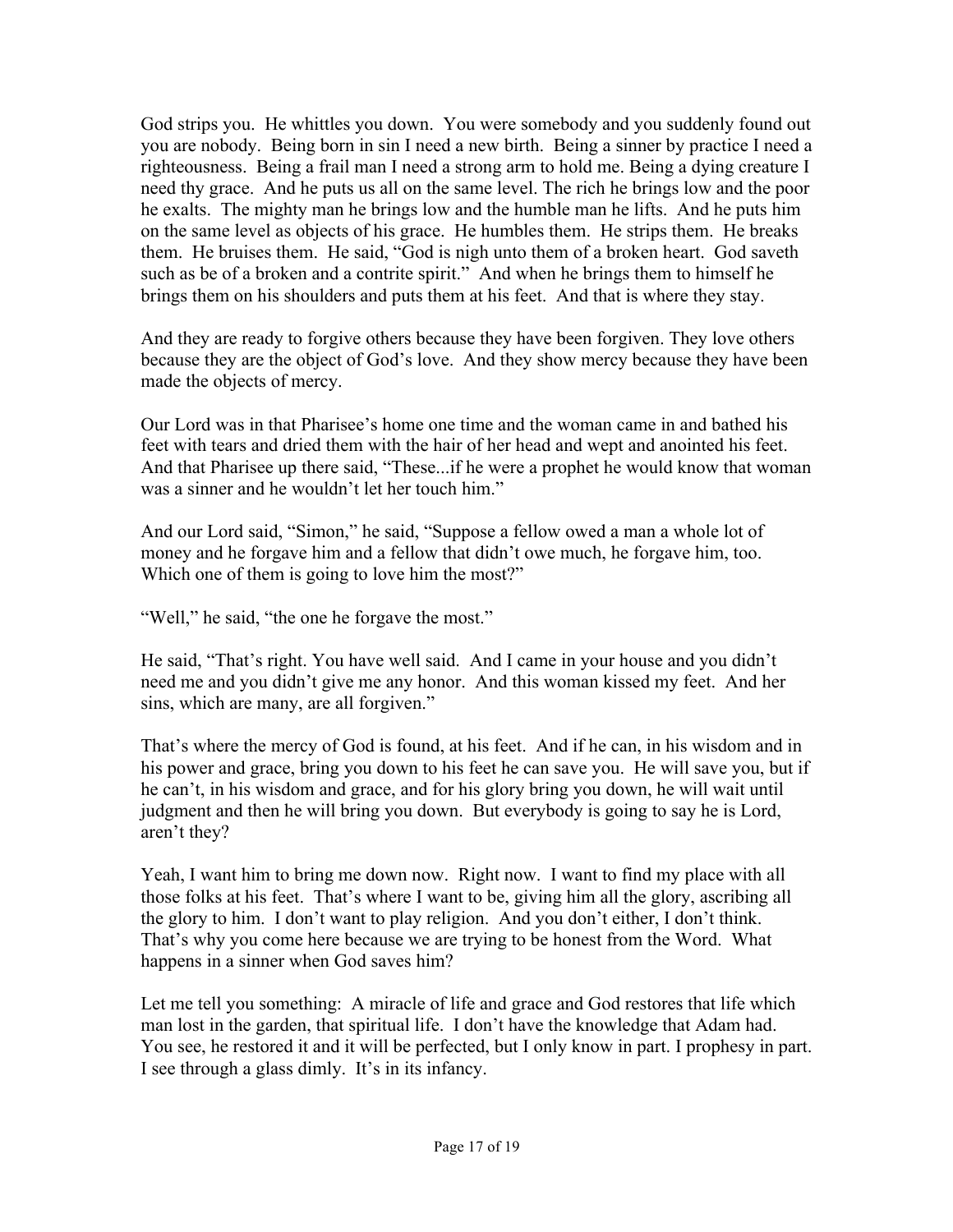And let me tell you this. If the Lord is pleased to save you will you listen a minute? Don't be discouraged. We pick up the book and read about men like Abraham and David and Lot—not Lot—but David and Isaiah and we get discouraged. We're not giants like these men. We make half gods out of these fellows, heroes, you know. And because we can't come up to their accomplishments we think we're not saved.

I'm saved. If I'm a year old child in God's family I'm saved, just as much saved as Abraham was every saved, just as much God's child as Abraham ever was. We expect...and you and I are guilty of this. We expect a full harvest from a brand new tree. And you can't get it. If an apple tree is planted in your yard, you've got sense enough to know it's not going to bear fruit for four or five years, at least three or four. And you don't cut it down because it doesn't bear fruit the first year or the second year or the third year.

Even so, these new believers, people who had just come to the gospel, they are not going to be giants in the church, mature. You boys and girls, don't get discouraged. We're not looking for a full harvest from you. I'd like to see a few apples on some of these old trees, though. This old tree, here, it's been around a long time. It needs pruning I think.

But these young trees, I say to you: Be patient. Spiritual growth is pretty slow. And let me tell you this. That old man is a heap older than that new man. He's wise in the ways of the world. He's going to give you a fit. He is going to give you a fit.

And I'll tell you this. When you see me in 30 years I'll bet you this: He'll still be giving you a fit. That's right. Still. Some of these older folks will tell you the way doesn't get any easier. It gets more glorious and happier and comfortable and peaceful, but not any easier.

So trust the Lord. Lean heavily upon him. Not to your own understanding. You've got a new nature. Thank God for it. Feed it. Feed it on the Word, the sincere milk of the Word. That's what you read a while ago. Feed it. But trust Christ. He is so gracious. He is more gracious than people are. He is more forgiving. He is more understanding.

I'd rather talk to him than talk to a human being. I tell my troubles to a human being, they look down their nose at me. I tell my troubles to Christ and he says, "My son, thy sons be forgiven thee." He is so much more gracious, isn't he? So understanding because he is pure love.

I sure would like to be like him, wouldn't you? Some day I'm going to, by his grace.

*Our Father, I thank thee for the confidence that we have in Christ. We have absolutely no confidence in this flesh, mine or all of us put together. Put us all together Lord and you just have a mass of corruption. But in Christ it is holiness and righteousness. In Christ there is no sin.*